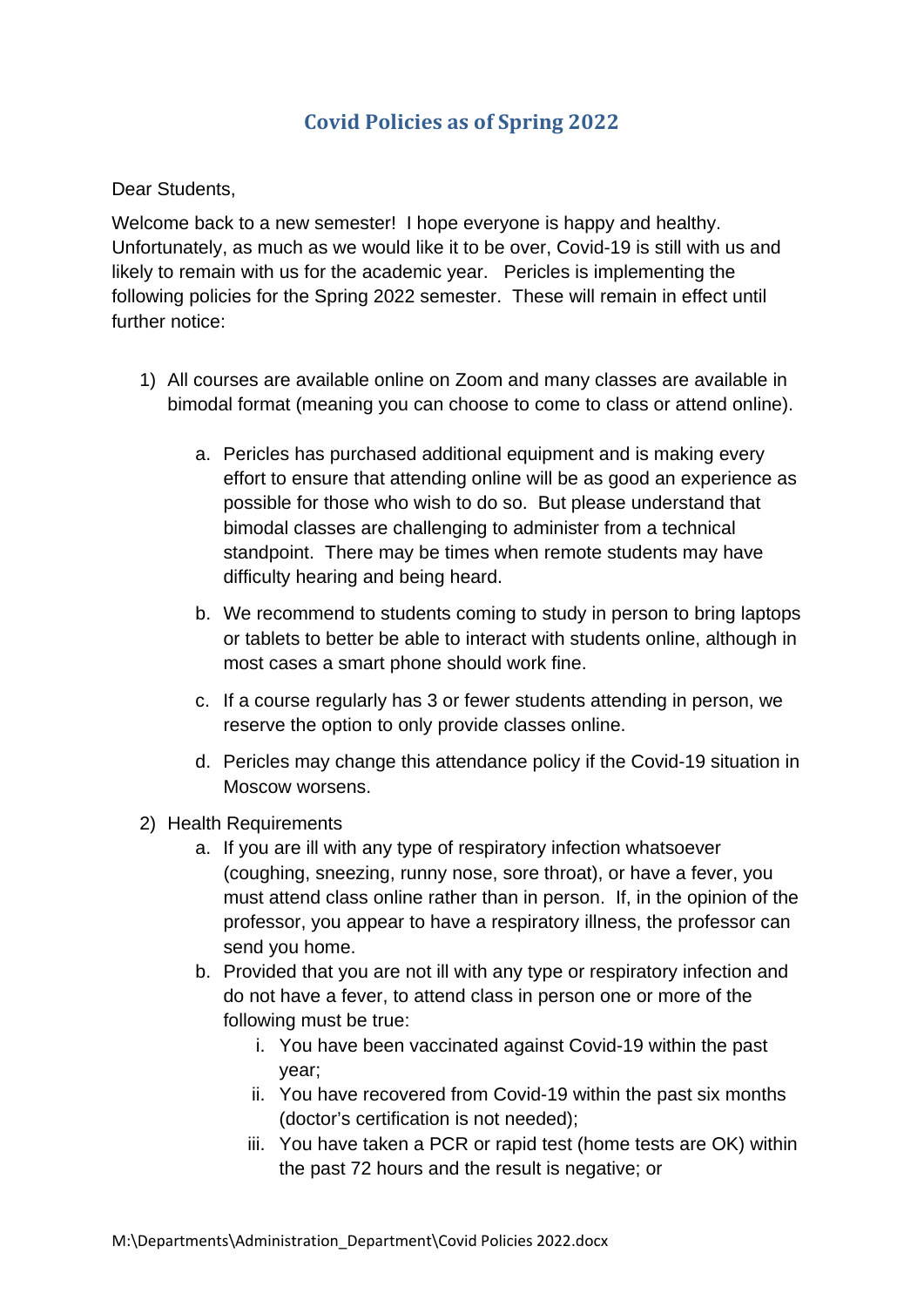- iv. You have taken an antibody test in the past six months showing that you have high immune markers; or
- c. We do not currently require to see a QR code to join the class in person. .
- 3) Pericles will try to have some Covid-19 rapid tests available for purchase in our office if you do not currently meet the above requirements and want to take a test before class to join in person. We charge for these tests what we had to pay for them, (which, at the time of this writing, is 3000 rubles per test). But Pericles is not entitled to offer any official certificate based on these tests, and we don't guarantee the availability of any test kits on any particular class day. To ensure that a test is available, please call and ask before you come.
- 4) Pericles will be mainly functioning on the honor system and asking you to sign that you meet these requirements when you come to class.
	- a. We will not be regularly checking vaccination certificates or other evidence of eligibility to attend class in person unless the Covid situation in Moscow starts to require it. In that case we might ask you to upload your proof of eligibility to Moodle before coming to class.
	- b. However, even though we may not be checking, I personally ask that you be honest about your vaccination status, and if you have not yet been vaccinated, do so, for the sake of your health and the health of your classmates and teachers. Even if you aren't worried about becoming ill yourself, you can still inadvertently infect others. Widescale vaccination is the only realistic way to end this pandemic in the near future.
- 5) Wearing masks over both nose and mouth whenever in the public areas of the building is mandatory for students, professors and administrators.
	- a. Professors are allowed not to wear masks when they deliver lectures.
	- b. Whether students are required to wear masks in the classroom is at the discretion of the professor. Please respect the professor's decision on that point, and we urge you to wear a mask if you can comfortably do so, even if the professor does not mandate it.
	- c. If the professor has a masks-on policy and you are not wearing a mask over both your nose and mouth, professors and administrators have the right to ask you to properly put on a mask, get a mask in the Pericles office, or leave class. They may call the guards to remove you from class if you do not do this voluntarily.
	- d. If you don't have a mask, Pericles will have masks available at the reception desk, although we don't guarantee availability on any particular day.
- 6) Social distancing is required in the building.
	- a. Please do not shake hands.
	- b. Please keep a distance of 1.5 meters from your colleagues whenever you are seated or standing around talking.